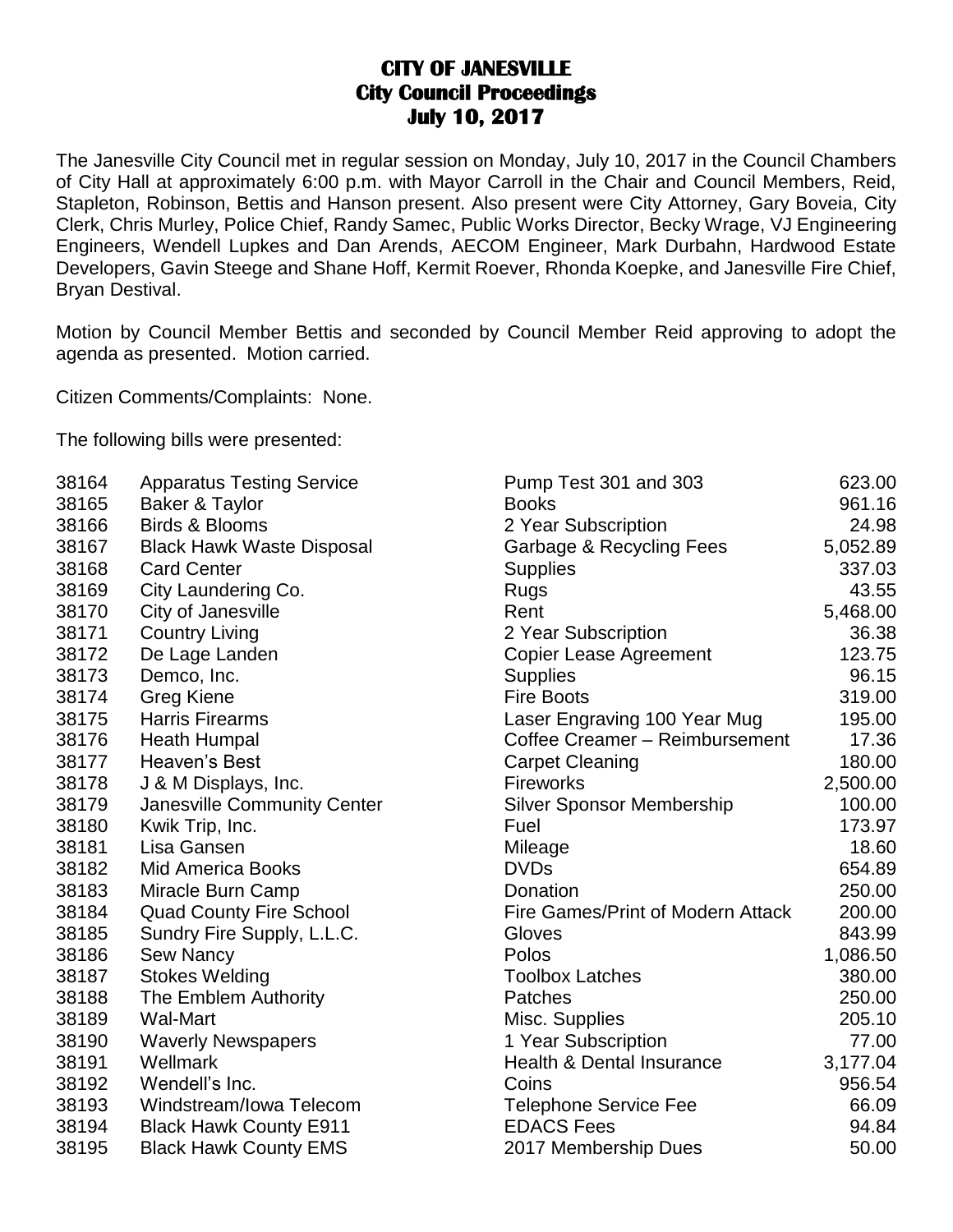| <b>Black Hawk County Treasurer</b>  |
|-------------------------------------|
| <b>Black Hawk Waste Disposal</b>    |
| <b>BMC Aggregates L.C.</b>          |
| <b>Bob Tiedt Drainage</b>           |
| <b>Boveia Law Firm</b>              |
| <b>Bremer County Treasurer</b>      |
| <b>Card Center</b>                  |
| lowa League of Cities               |
| <b>Iowa One Call</b>                |
| <b>Janesville Locker</b>            |
| John Deer Financial                 |
| Kwik Trip, Inc.                     |
| Kwik Trip, Inc.                     |
| Kwik Trip, Inc.                     |
| Mid American Energy Company         |
| Morse Equipment Co.                 |
| <b>Municipal Emergency Services</b> |
| <b>Nichols Tree Service</b>         |
| <b>Print Transformations</b>        |
| rite Price Office Supply            |
| <b>US Cellular</b>                  |
| <b>Verizon Wireless</b>             |
|                                     |
| Virginia Robinson                   |
| <b>Wal-Mart</b>                     |
| <b>Waverly Newspapers</b>           |
| <b>Christine A. Murley</b>          |
| <b>Tina Ristau</b>                  |
| <b>Randy Samec</b>                  |
| <b>Beth Ann Miller</b>              |
| Christa Kurtz                       |
| Rebecca Wrage                       |
| Rebecca Wrage                       |
| Doug Bettis                         |
| Sue Stapleton                       |
| <b>Eric VerSteegt</b>               |
| <b>Molly Bolt</b>                   |
| Sandi Carroll                       |
| <b>Keith Reid</b>                   |
| <b>Chris Robinson</b>               |
| Morgan Stanhope                     |
| Lisa Gansen                         |
| <b>Jason Hoerman</b>                |
| Deborah Hanson                      |
| Payton Thompson                     |
| Andrea Hesse                        |
| VOID                                |
| <b>IPERS</b>                        |
| <b>VOID</b>                         |
| <b>Treasurer-State of lowa</b>      |
| <b>AFLAC Insurance</b>              |
| <b>Sun Life Financial</b>           |
| <b>AECOM</b>                        |
|                                     |

| 38196 | <b>Black Hawk County Treasurer</b>  | <b>FY2018 Hazmat Contribution</b>  | 63.50    |
|-------|-------------------------------------|------------------------------------|----------|
| 38197 | <b>Black Hawk Waste Disposal</b>    | <b>Landfill Fees</b>               | 964.26   |
| 38198 | BMC Aggregates L.C.                 | <b>Mason Sand</b>                  | 1,962.18 |
| 38199 | <b>Bob Tiedt Drainage</b>           | 4"Coupler/4" Tile                  | 10.10    |
| 38200 | Boveia Law Firm                     | Legal Fees                         | 2,566.37 |
| 38201 | <b>Bremer County Treasurer</b>      | P & Z Contract Fees                | 750.00   |
| 38202 | <b>Card Center</b>                  | Postage                            | 13.25    |
| 38203 | <b>Iowa League of Cities</b>        | FY 2018 Membership Dues            | 762.00   |
| 38204 | <b>Iowa One Call</b>                | One Call Fees                      | 29.00    |
| 38205 | Janesville Locker                   | Hot Dogs                           | 70.00    |
| 38206 | John Deer Financial                 | <b>Barrier Vegetation Killer</b>   | 63.60    |
| 38207 | Kwik Trip, Inc.                     |                                    | .00      |
| 38208 | Kwik Trip, Inc.                     |                                    | .00.     |
| 38209 | Kwik Trip, Inc.                     | Fuel                               | 713.66   |
| 38210 | Mid American Energy Company         | 911 Repeater                       | 20.68    |
| 38211 | Morse Equipment Co.                 | <b>Filter Element</b>              | 337.07   |
| 38212 | <b>Municipal Emergency Services</b> | <b>ProZM C Red Assembly</b>        | 600.00   |
| 38213 | <b>Nichols Tree Service</b>         | <b>Tree Removal from River</b>     | 1,600.00 |
| 38214 | <b>Print Transformations</b>        | <b>NCR Forms</b>                   | 280.00   |
| 38215 | rite Price Office Supply            | Misc. Supplies                     | 128.69   |
| 38216 | <b>US Cellular</b>                  | PW Dept. Cell Phone Service        | 72.38    |
| 38217 | <b>Verizon Wireless</b>             | PD Wireless & Fire IPad            | 58.54    |
| 38218 | Virginia Robinson                   | <b>HR Consultation Fees</b>        | 1,458.71 |
| 38219 | <b>Wal-Mart</b>                     | <b>Concession Supplies</b>         | 64.82    |
| 38220 | <b>Waverly Newspapers</b>           | <b>Publication Fees</b>            | 530.95   |
| 38221 | Christine A. Murley                 | Payroll                            | 1,389.61 |
| 38222 | <b>Tina Ristau</b>                  | Payroll                            | 31.28    |
| 38223 | <b>Randy Samec</b>                  | Payroll                            | 1,329.36 |
| 38224 | <b>Beth Ann Miller</b>              | Payroll                            | 122.53   |
| 38225 | <b>Christa Kurtz</b>                | Payroll                            | 685.98   |
| 38226 | Rebecca Wrage                       | Payroll                            | 1,243.46 |
| 38227 | Rebecca Wrage                       | Payroll                            | 1,377.02 |
| 38228 | Doug Bettis                         | Payroll                            | 124.83   |
| 38229 | Sue Stapleton                       | Payroll                            | 133.43   |
| 38230 | <b>Eric VerSteegt</b>               | Payroll                            | 100.13   |
| 38231 | <b>Molly Bolt</b>                   | Payroll                            | 132.04   |
| 38232 | Sandi Carroll                       | Payroll                            | 415.57   |
| 38233 | <b>Keith Reid</b>                   | Payroll                            | 133.43   |
| 38234 | <b>Chris Robinson</b>               | Payroll                            | 124.83   |
| 38235 | Morgan Stanhope                     | Payroll                            | 112.21   |
| 38236 | Lisa Gansen                         | Payroll                            | 697.72   |
| 38237 | Jason Hoerman                       | Payroll                            | 1,008.85 |
| 38238 | Deborah Hanson                      | Payroll                            | 124.83   |
| 38239 | Payton Thompson                     | Payroll                            | 65.28    |
| 38240 | Andrea Hesse                        | Payroll                            | 110.01   |
| 38241 | <b>VOID</b>                         |                                    | .00      |
| 38242 | <b>IPERS</b>                        | <b>IPERS</b>                       | 4,782.50 |
| 38243 | <b>VOID</b>                         |                                    | .00      |
| 38244 | Treasurer-State of Iowa             | <b>Payroll Taxes</b>               | 1,273.00 |
| 38245 | <b>AFLAC Insurance</b>              | <b>Optional Employee Insurance</b> | 115.68   |
| 38246 | Sun Life Financial                  | Life & Disability Insurance        | 343.89   |
| 38247 | <b>AECOM</b>                        | <b>Engineering Fees</b>            | 3,529.94 |
|       |                                     |                                    |          |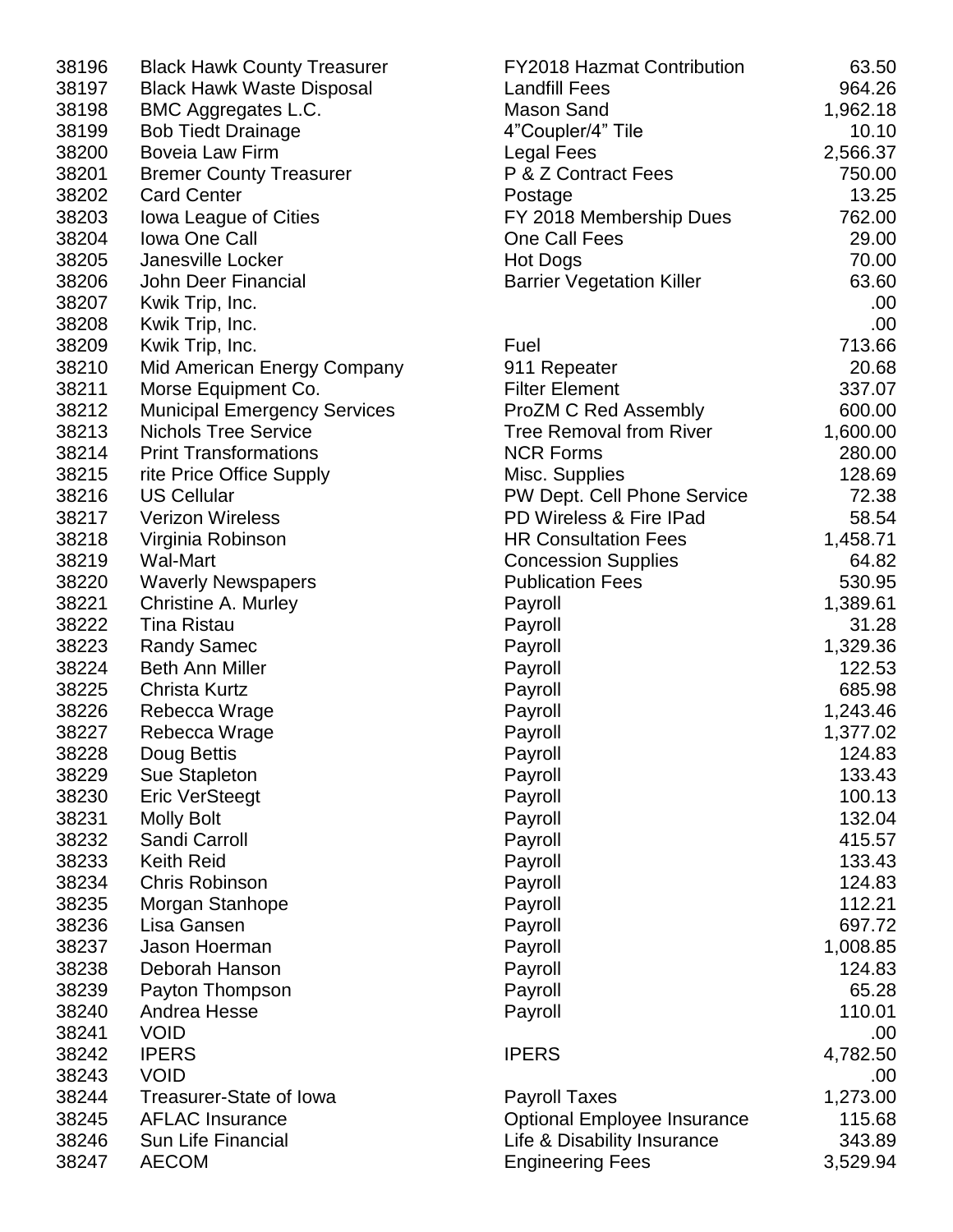| 38248         | <b>Black Hawk Waste Disposal</b>      | Park Porta pot Rental Fees                   | 180.00    |
|---------------|---------------------------------------|----------------------------------------------|-----------|
| 38249         | <b>Central Iowa Water Association</b> | <b>Bulk Water Usage Fees</b>                 | 7,837.20  |
| 38250         | Chandler's Janesville Locker          | Hotdogs                                      | 35.00     |
| 38251         | <b>Dustin Mooty</b>                   | <b>Car Wash Reimbursement</b>                | 7.00      |
| 38252         | lowa DNR                              | <b>Annual Public Water Supply Fee</b>        | 106.97    |
| 38253         | Iowa League of Cities                 | <b>Class Registration Fees</b>               | 900.00    |
| 38254         | Janesville Lumber                     | Misc. Supplies                               | 126.49    |
| 38255         | Jason Hoerman                         | <b>Fuel Reimbursement</b>                    | 12.50     |
| 38256         | <b>Keystone Laboratories</b>          | Samples/Testing                              | 715.00    |
| 38257         | Kwik Trip, Inc.                       | Fuel                                         | 402.37    |
| 38258         | Marco, Inc.                           | Copies per Lease                             | 208.07    |
| 38259         | Mid American Energy Company           | <b>Monthly Utility Service Fees</b>          | 1,890.43  |
| 38260         | <b>Nichols Tree Service</b>           | <b>Tree Removal</b>                          | 800.00    |
| 38261         | <b>Rite Price Office Supply</b>       | Pocket Files and Copy Paper                  | 145.53    |
| 38262         | <b>Stew Hansen Dodge</b>              | New Squad Car                                | 19,400.00 |
| 38263         | Tim & Mike's Auto Repair              | Vehicle Repair                               | 882.78    |
| 38264         | <b>Wal-Mart</b>                       | <b>Concession Supplies</b>                   | 6.26      |
| 38265         | <b>Waverly Newspapers</b>             | <b>Publication Fees</b>                      | 273.49    |
| 38266         | Windstream/Iowa Telecom               | <b>Telephone Service Fee</b>                 | 400.07    |
| 38267         | Christine A. Murley                   | Payroll                                      | 1,414.21  |
| 38268         | <b>Randy Samec</b>                    | Payroll                                      | 1,294.19  |
| 38269         | <b>Beth Ann Miller</b>                | Payroll                                      | 142.59    |
| 38270         | Christa Kurtz                         | Payroll                                      | 729.59    |
| 38271         | Kathryn Behnke                        | Payroll                                      | 31.90     |
| 38272         | Rebecca Wrage                         | Payroll                                      | 1,176.18  |
| 38273         | Jason Hildebrand                      | Payroll                                      | 161.36    |
| 38274         | <b>Eric VerSteegt</b>                 | Payroll                                      | 97.37     |
| 38275         | <b>Molly Bolt</b>                     | Payroll                                      | 109.39    |
| 38276         | Morgan Stanhope                       | Payroll                                      | 66.50     |
| 38277         | <b>Dustin Mooty</b>                   | Payroll                                      | 1,483.64  |
| 38278         | Lisa Gansen                           | Payroll                                      | 702.45    |
| 38279         | Jason Hoerman                         | Payroll                                      | 1,005.54  |
| 38280         | Payton Thompson                       | Payroll                                      | 21.76     |
| 38281         | Andrea Hesse                          | Payroll                                      | 60.25     |
| 38282         | <b>Black Hawk Waste Disposal</b>      | Garbage & Recycling Collection Fees 5,209.87 |           |
| 38283         | <b>Bobby Hart Design</b>              | Fire Dept. T-Shirts                          | 517.00    |
| 38284         | Janesville Post Office                | <b>Utility Billing Postage</b>               | 139.54    |
| 3196364 EFTPS |                                       | <b>Payroll Taxes</b>                         | 3,175.77  |
|               | 3196365 Iowa Finance Authority        | <b>Principal &amp; Interest</b>              | 20,962.50 |
| 3196366 EFTPS |                                       | <b>Payroll Taxes</b>                         | 3,116.89  |

(Disbursements: General-50,336.65, Road Use-4,471.05, Special Events-2,500.00, Summer Recreation Program-1,027.72, First Responders-930.00, Volunteer Fire Dept.-5,912.36, Special Library-11,513.69, Water/Sewer Improvements-3,529.94, Water-12,821.64, Sewer-26,557.40, and Refuse-13,447.18 = 133,047.63)

RESOLUTION #1580 – A RESOLUTION ALLOWING CLAIMS FOR THE MONTH OF JULY 2017. BE IT RESOLVED BY THE CITY COUNCIL OF THE CITY OF JANESVILLE, IOWA, that the foregoing claims be allowed as presented and warrants for the same be issued to the City Treasurer. BE IT FURTHER RESOLVED that the City Clerk is hereby authorized, empowered, and directed to draw and issue warrants on the respective funds and accounts. Resolved by Council Member Reid and second by Council Member Stapleton to approve the bills as presented, with the exception of the Moen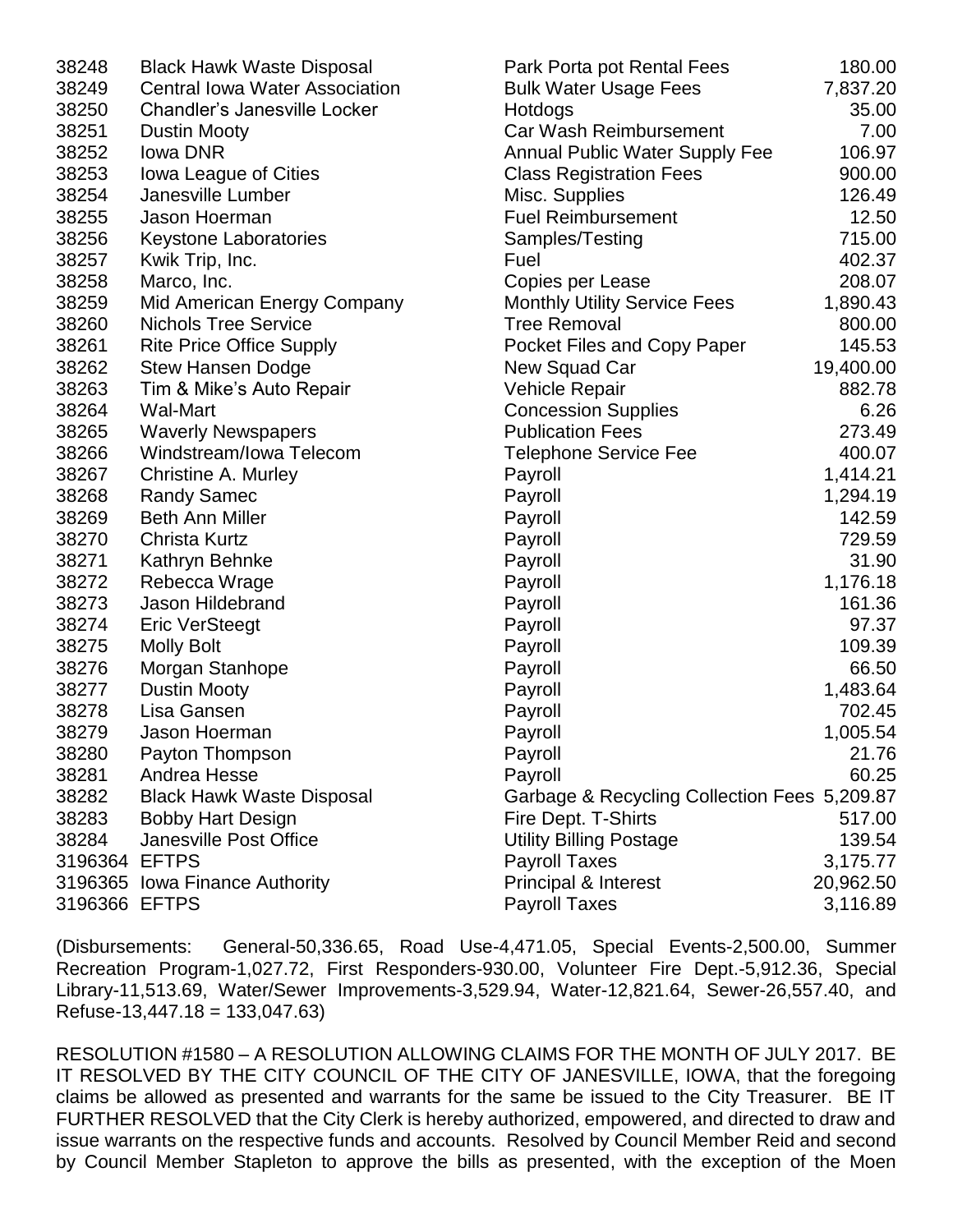Concrete invoice until the project is completed. Roll Call Vote: Ayes - Reid, Stapleton, Robinson, Bettis, and Hanson. Nays – None. Resolution approved and adopted this  $10<sup>th</sup>$  day of July 2017.

ATTEST: \_\_\_\_\_\_\_\_\_\_\_\_\_\_\_\_\_\_\_\_\_\_\_\_\_\_\_\_\_\_\_\_\_\_\_\_ MAYOR: \_\_\_\_\_\_\_\_\_\_\_\_\_\_\_\_\_\_\_\_\_\_\_\_\_\_\_\_

Motion by Council Member Bettis and seconded by Council Member Hanson to approve the following Consent Agenda items: June 12, 2017 City Council Proceedings, June 22, 2017 Special City Council Proceedings, and June 30, 2017 Budget & Treasurer Reports. Motion carried.

Public Works Director Wrage and Police Chief Samec presented their monthly reports to the Council.

Motion by Council Member Stapleton and seconded by Council Member Hanson to approve, as presented, the Janesville Fire-Rescue's Lighted Parade and route for Friday, July 21, 2017 at 9:15 p.m. Motion carried.

Mayor Carroll opened the Public Hearing to consider the Hardwood Estates Preliminary Plat proposal for comments from interested taxpayers and citizens. A few comments were made regarding the unique bio-swale system that will be installed in this development. After giving an opportunity for all desiring to be heard, Mayor Carroll declared the public hearing closed and turned the matter over to the Council for their review and consideration.

Resolved by Council Member Bettis and seconded by Council Member Stapleton to approve RESOLUTION #1581 – A RESOLUTION APPROVING THE PRELIMINARY PLAT OF HARDWOOD ESTATES BY THE CITY OF JANESVILLE, BREMER COUNTY, IOWA. Roll Call Vote: Ayes – Reid, Stapleton, Robinson, Bettis, and Hanson. Nays – None. Resolution approved and adopted this  $10<sup>th</sup>$ day of July 2017.

ATTEST: \_\_\_\_\_\_\_\_\_\_\_\_\_\_\_\_\_\_\_\_\_\_\_\_\_\_\_\_\_\_\_\_\_\_\_\_ MAYOR: \_\_\_\_\_\_\_\_\_\_\_\_\_\_\_\_\_\_\_\_\_\_\_\_\_\_\_\_

Motion by Council Member Bettis and seconded by Council Member Reid to approve ORDINANCE #322 – AN ORDINANCE AMENDING SECTION 17.04 OF CHAPTER 17 REGARDING REGULAR COUNCIL MEETINGS FOR THE CITY OF JANESVILLE, BREMER COUNTY, IOWA on its second reading. Roll Call Vote: Ayes – Reid, Stapleton, Robinson, Bettis, and Hanson. Nays – None. Motion carried.

Motion by Council Member Reid and seconded by Council Member Robinson to approve ORDINANCE #323 – AN ORDINANCE PROVIDING FOR THE VACATION OF THE ALLEY BETWEEN LOTS NOS. 1, 2, 3, 4, 5, 6, 7, AND 8 IN BLOCK 1 WITHIN THE CITY OF JANESVILLE, AND FURTHER ADJOINING SYCAMORE STREET AS A PART OF THE ORIGINAL PLAT OF THE CITY LOCATED IN BLACK HAWK COUNTY, IOWA on its first reading. Roll Call Vote: Ayes – Reid, Stapleton, Robinson, Bettis, and Hanson. Nays – None. Motion carried.

Motion by Council Member Robinson and seconded by Council Member Reid to approve ORDINANCE #324 – AN ORDINANCE AMENDING THE CODE OF ORDINANCE OF THE CITY OF JANESVILLE, IOWA, BY AMENDING THE WATER RATES FOR SERVICE AS PROVIDED BY SECTION 92.02 OF CHAPTER 92 on its first reading. Motion carried.

Motion by Council Member Robinson and seconded by Council Member Stapleton to approve ORDINANCE #325 – AN ORDINANCE AMENDING THE CODE OF ORDINANCE OF THE CITY OF JANESVILLE, IOWA WITH REGARD TO SEWER SERVICE CHARGES BY AMENDING THE SEWER RATES PROVIDED BY SECTIONS 99.02(1) AND 99.03(1) OF CHAPTER 99 on its first reading. Roll Call Vote: Ayes – Reid, Stapleton, Robinson, Bettis, and Hanson. Nays – None. Motion carried.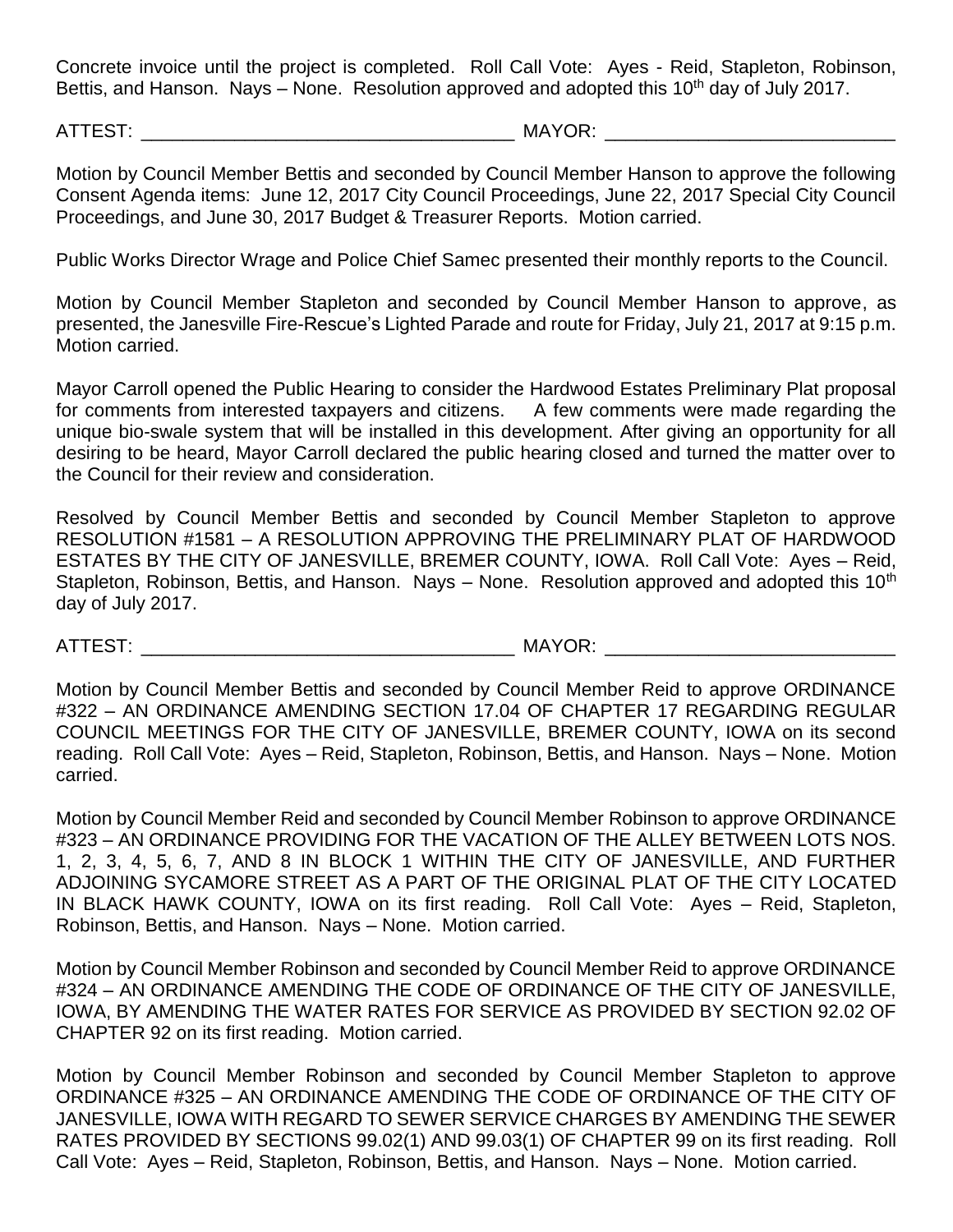Motion by Council Member Stapleton and seconded by Council Member Reid to table RESOLUTION #1582 – A FORMAL RESOLUTION APPROVING THE PRELIMINARY PLAT OF SANDS THIRD ADDITION BY THE CITY OF JANESVILLE, BREMER COUNTY, IOWA and RESOLUTION #1583 – A RESOLUTION APPROVING AND AUTHORIZING THE EXECUTION OF A CONTRACT FOR COMPLETION OF IMPROVEMENTS TO INSURE THE COMPLETION OF PUBLIC IMPROVEMENTS REQUIRED IN CONNECTION WITH THE APPROVAL OF THE FINAL PLAT OF SANDS THIRD ADDITION, CITY OF JANESVILLE, BREMER COUNTY, IOWA for further information from Mr. Sands and his attorney. Roll Call Vote: Ayes – Reid, Stapleton, Robinson, Bettis, and Hanson. Nays – None. Motion carried.

Mark Durbahn, AECOM Engineer gave a brief update on the status of the Barrick Road Water Improvement Project.

Motion by Council Member Robinson and seconded by Council Member Reid to approve Ahlers & Cooney, P.C.'s Bonding Counsel Engagement Agreement as presented. Roll Call Vote: Ayes – Reid, Stapleton, Robinson Bettis and Hanson. Nays – None. Motion carried.

Resolved by Council Member Robinson and seconded by Council Member Reid to approve RESOLUTION #1584 – A RESOLUTION DECLARING AN OFFICIAL INTENT UNDER TREASURY REGULATION 1.150-2 TO ISSUE DEBT TO REIMBURSE THE CITY FOR CERTAIN ORIGINAL EXPENDITURES PAID IN CONNECTION WITH SPECIFIED PROJECTS. Roll Call Vote: Ayes – Reid, Stapleton, Robinson, Bettis, and Hanson. Nays – None. Resolution approved and adopted this  $10<sup>th</sup>$  day of July 2017.

ATTEST: THE RESOLUTION OF A LOCAL CONTROLLER MAYOR:

Resolved by Council Member Stapleton and seconded by Council Member Robinson to approve RESOLUTION #1585 – A RESOLUTION FIXING DATE FOR A MEETING ON THE PROPOSITION TO AUTHORIZE A LOAN DISBURSEMENT AGREEMENT AND THE ISSUANCE OF NOTES TO EVIDENCE THE OBLIGATIONS OF THE CITY THEREUNDER. Roll Call Vote: Ayes – Reid, Stapleton, Robinson, Bettis, and Hanson. Nays – None. Resolution approved and adopted this  $10<sup>th</sup>$ day of July 2017.

ATTEST: THE MAYOR:

Mark Durbahn, AECOM Engineer gave a brief update on the status of the 7<sup>th</sup> Street Pump Station Project.

Resolved by Council Member Reid and seconded by Council Member Robinson to approve RESOLUTION #1586 – A RESOLUTION SETTING DATES OF CONSULATION AND A PUBLIC HEARING ON A PROPOSED AMENDMENT NO. 1 TO THE CITY OF JANESVILLE URBAN RENEWAL PLAN IN THE CITY OF JANESVILLE, STATE OF IOWA. Roll Call Vote: Ayes – Reid, Stapleton, Robinson, Bettis, and Hanson. Nays – None. Resolution approved and adopted this  $10<sup>th</sup>$ day of July 2017.

ATTEST: THE RESOLUTION OF THE MAYOR: AND THE STRIKE AND THE STRIKE AND THE STRIKE AND THE STRIKE AND THE STRIKE

Resolved by Council Member Robinson and seconded by Council Member Stapleton to approve RESOLUTION #1587 – A RESOLUTION DETERMINING THE NECESSITY AND SETTING DATES OF A CONSULTATION AND A PUBLIC HEARING ON A PROPOSED HARDWOOD ESTATES URBAN RENEWAL PLAN FOR A PROPOSED URBAN RENEWAL AREA IN THE CITY OF